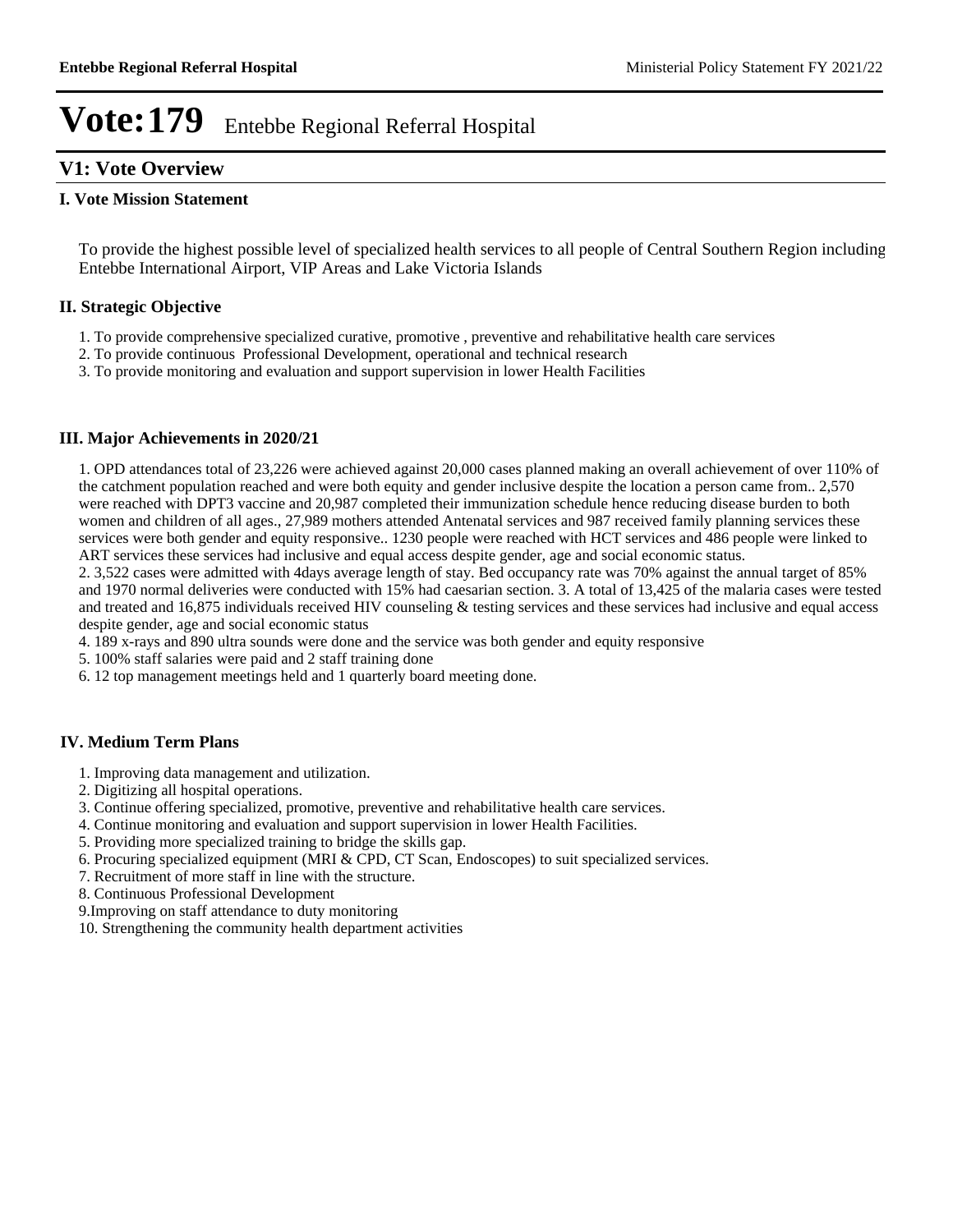## **V. Snapshot Of Medium Term Budget Allocations**

**Table 5.1: Overview of Vote Expenditures (UShs Billion)**

|                                 | 2020/21                                              |                    |               | <b>MTEF Budget Projections</b>            |         |         |         |         |         |
|---------------------------------|------------------------------------------------------|--------------------|---------------|-------------------------------------------|---------|---------|---------|---------|---------|
|                                 |                                                      | 2019/20<br>Outturn | <b>Budget</b> | <b>Approved Expenditure</b><br>by End Dec | 2021/22 | 2022/23 | 2023/24 | 2024/25 | 2025/26 |
| <b>Recurrent</b>                | Wage                                                 | 2.165              | 2.309         | 1.118                                     | 2.454   | 2.454   | 2.454   | 2.454   | 2.454   |
|                                 | Non Wage                                             | 1.451              | 1.451         | 0.697                                     | 1.625   | 1.625   | 1.625   | 1.625   | 1.625   |
| Devt.                           | GoU                                                  | 0.000              | 1.500         | 0.505                                     | 1.500   | 1.500   | 1.500   | 1.500   | 1.500   |
|                                 | Ext. Fin.                                            | 0.000              | 0.000         | 0.000                                     | 0.000   | 0.000   | 0.000   | 0.000   | 0.000   |
|                                 | <b>GoU</b> Total                                     | 3.616              | 5.260         | 2.320                                     | 5.579   | 5.579   | 5.579   | 5.579   | 5.579   |
| <b>Total GoU+Ext Fin (MTEF)</b> |                                                      | 3.616              | 5.260         | 2.320                                     | 5.579   | 5.579   | 5.579   | 5.579   | 5.579   |
|                                 | <b>Arrears</b>                                       | 0.000              | 0.000         | 0.000                                     | 0.000   | 0.000   | 0.000   | 0.000   | 0.000   |
|                                 | <b>Total Budget</b>                                  | 3.616              | 5.260         | 2.320                                     | 5.579   | 5.579   | 5.579   | 5.579   | 5.579   |
|                                 | <b>A.I.A Total</b>                                   | N/A                | N/A           | N/A                                       | N/A     | N/A     | N/A     | N/A     | N/A     |
|                                 | <b>Grand Total</b>                                   | 3.616              | 5.260         | 2.320                                     | 5.579   | 5.579   | 5.579   | 5.579   | 5.579   |
|                                 | <b>Total Vote Budget</b><br><b>Excluding Arrears</b> | 3.616              | 5.260         | 2.320                                     | 5.579   | 5.579   | 5.579   | 5.579   | 5.579   |

### **Table 5.2: Budget Allocation by Programme (UShs Billion)**

|                                 | 2021/22 Draft Estimates |          |              |  |  |
|---------------------------------|-------------------------|----------|--------------|--|--|
| <b>Billion Uganda Shillings</b> | GoU                     | Ext. Fin | <b>Total</b> |  |  |
| Human Capital Development       | 5.579                   | 0.000    | 5.579        |  |  |
| <b>Grand Total:</b>             | 5.579                   | 0.000    | 5.579        |  |  |
| <b>Total excluding Arrears</b>  | 5.579                   | 0.000    | 5.579        |  |  |

## **VI. Budget By Economic Clasification**

**Table V6.1 2020/21 and 2021/22 Budget Allocations by Item**

|                                       | 2020/21 Approved Budget |          |            |              | 2021/22 Draft Estimates |          |              |
|---------------------------------------|-------------------------|----------|------------|--------------|-------------------------|----------|--------------|
| Billion Uganda Shillings              | GoU                     | Ext. Fin | <b>AIA</b> | <b>Total</b> | GoU                     | Ext. Fin | <b>Total</b> |
| <b>Output Class: Outputs Provided</b> | 3.760                   | 0.000    | 0.000      | 3.760        | 4.279                   | 0.000    | 4.279        |
| 211 Wages and Salaries                | 2.515                   | 0.000    | 0.000      | 2.515        | 2.647                   | 0.000    | 2.647        |
| 212 Social Contributions              | 0.000                   | 0.000    | 0.000      | 0.000        | 0.010                   | 0.000    | 0.010        |
| 213 Other Employee Costs              | 0.013                   | 0.000    | 0.000      | 0.013        | 0.174                   | 0.000    | 0.174        |
| 221 General Expenses                  | 0.250                   | 0.000    | 0.000      | 0.250        | 0.151                   | 0.000    | 0.151        |
| 222 Communications                    | 0.021                   | 0.000    | 0.000      | 0.021        | 0.027                   | 0.000    | 0.027        |
| 223 Utility and Property Expenses     | 0.450                   | 0.000    | 0.000      | 0.450        | 0.428                   | 0.000    | 0.428        |
| 224 Supplies and Services             | 0.302                   | 0.000    | 0.000      | 0.302        | 0.327                   | 0.000    | 0.327        |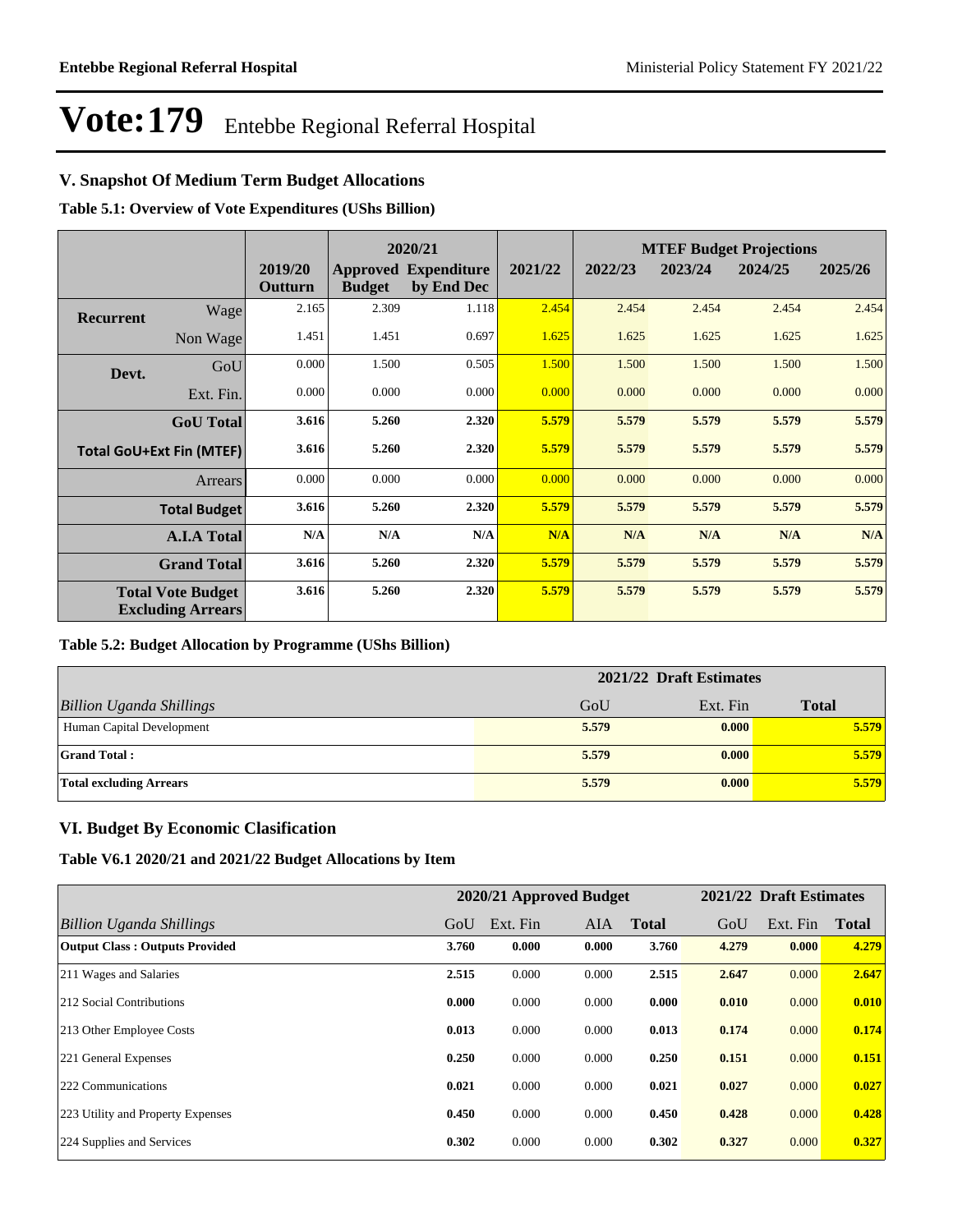| 225 Professional Services              | 0.005 | 0.000 | 0.000 | 0.005 | 0.205 | 0.000 | 0.205 |
|----------------------------------------|-------|-------|-------|-------|-------|-------|-------|
| 227 Travel and Transport               | 0.142 | 0.000 | 0.000 | 0.142 | 0.183 | 0.000 | 0.183 |
| 228 Maintenance                        | 0.062 | 0.000 | 0.000 | 0.062 | 0.126 | 0.000 | 0.126 |
| <b>Output Class: Capital Purchases</b> | 1.500 | 0.000 | 0.000 | 1.500 | 1.300 | 0.000 | 1.300 |
| 312 FIXED ASSETS                       | 1.500 | 0.000 | 0.000 | 1.500 | 1.300 | 0.000 | 1.300 |
| <b>Grand Total:</b>                    | 5.260 | 0.000 | 0.000 | 5.260 | 5.579 | 0.000 | 5.579 |
| <b>Total excluding Arrears</b>         | 5.260 | 0.000 | 0.000 | 5.260 | 5.579 | 0.000 | 5.579 |

## VII. Budget By Sub-Subprogramme, Department And Project

**Table V7.1: Past Expenditure Outturns and Medium Term Projections by Sub-SubProgramme,Department and Project**

| Billion Uganda shillings                                 |                                     | FY 2020/21                |                                   |                                             | <b>Medium Term Projections</b> |         |         |             |
|----------------------------------------------------------|-------------------------------------|---------------------------|-----------------------------------|---------------------------------------------|--------------------------------|---------|---------|-------------|
|                                                          | <b>FY 2019/20</b><br><b>Outturn</b> | Approved<br><b>Budget</b> | <b>Spent By</b><br><b>End Dec</b> | 2021-22<br><b>Proposed</b><br><b>Budget</b> | 2022-23                        | 2023-24 | 2024-25 | $2025 - 26$ |
| <b>56 Regional Referral Hospitals</b><br><b>Services</b> | 3.616                               | 5.260                     | 2.320                             | 5.579                                       | 5.579                          | 5.579   | 5.579   | 5.579       |
| 01 Entebbe Referral Hospital Services                    | 3.606                               | 3.747                     | 1.810                             | 4.065                                       | 4.065                          | 4.065   | 4.065   | 4.065       |
| 02 Entebbe Referral Hospital Internal Audit              | 0.010                               | 0.013                     | 0.005                             | 0.014                                       | 0.014                          | 0.014   | 0.014   | 0.014       |
| 1588 Retooling of Entebbe Regional Referral<br>Hospital  | 0.000                               | 1.500                     | 0.505                             | 1.500                                       | 1.500                          | 1.500   | 1.500   | 1.500       |
| <b>Total for the Vote</b>                                | 3.616                               | 5.260                     | 2.320                             | 5.579                                       | 5.579                          | 5.579   | 5.579   | 5.579       |
| <b>Total Excluding Arrears</b>                           | 3.616                               | 5.260                     | 2.320                             | 5.579                                       | 5.579                          | 5.579   | 5.579   | 5.579       |

## **VIII. Sub-SubProgramme Performance and Medium Term Plans**

## **Table V8.1: Sub-SubProgramme Outcome and Outcome Indicators**

|                                           | <b>Sub-SubProgramme:</b> 56 Regional Referral Hospitals Services                                                                                                                                             |                  |               |                            |            |  |  |  |
|-------------------------------------------|--------------------------------------------------------------------------------------------------------------------------------------------------------------------------------------------------------------|------------------|---------------|----------------------------|------------|--|--|--|
| Objective :                               |                                                                                                                                                                                                              |                  |               |                            |            |  |  |  |
|                                           | 1. To provide comprehensive specialized curative, promotive, preventive and rehabilitative health care<br>services                                                                                           |                  |               |                            |            |  |  |  |
|                                           | 2. To strengthen the referral system and partnerships for efficient health care services<br>3. To build capacity of service providers in lower level facilities for better quality health care in the region |                  |               |                            |            |  |  |  |
|                                           | 4. To improve managerial efficiency in resource allocation, utilization and accountability<br>5. To undertake disease surveillance and outbreak in the surrounding region                                    |                  |               |                            |            |  |  |  |
| <b>Responsible Officer:</b>               | Dr. Muwanga Moses                                                                                                                                                                                            |                  |               |                            |            |  |  |  |
| Outcome:                                  | Quality and accessible Regional Referral Hospital Services                                                                                                                                                   |                  |               |                            |            |  |  |  |
| 1. Improved quality of life at all levels |                                                                                                                                                                                                              |                  |               |                            |            |  |  |  |
|                                           |                                                                                                                                                                                                              |                  |               | <b>Performance Targets</b> |            |  |  |  |
|                                           |                                                                                                                                                                                                              |                  | 2021/22       | 2022/23                    | 2023/24    |  |  |  |
|                                           | <b>Baseline</b>                                                                                                                                                                                              | <b>Base year</b> | <b>Target</b> | <b>Projection</b>          | Projection |  |  |  |
|                                           |                                                                                                                                                                                                              |                  |               |                            |            |  |  |  |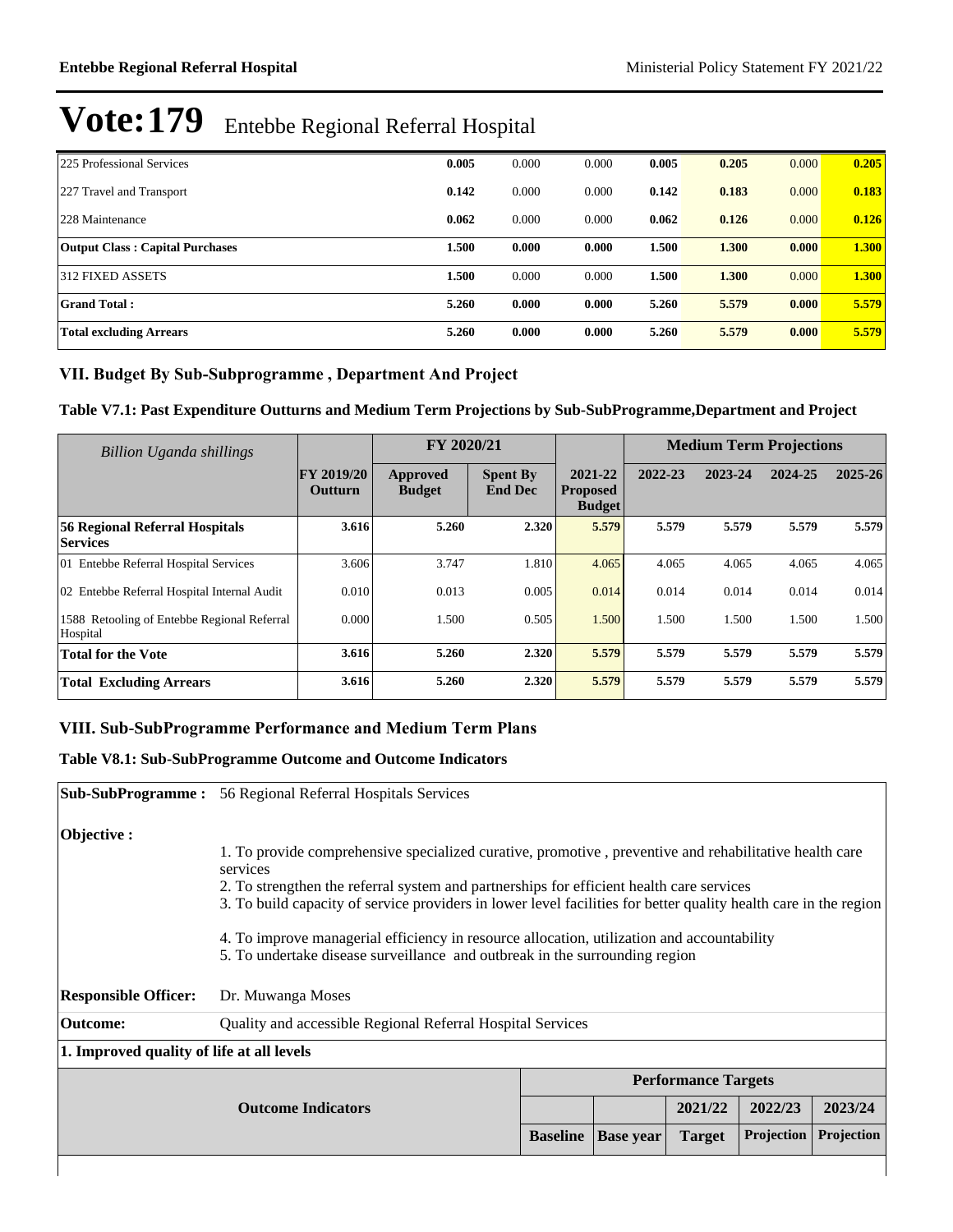| • % increase of specialized clinic outpatient attendances                      | 25% | 2020 | 30%                     | 30%                     | 30%     |
|--------------------------------------------------------------------------------|-----|------|-------------------------|-------------------------|---------|
| • % increase of diagnostic investigations carried out                          | 35% | 2020 | 35%                     | 40%                     | 40%     |
| • Bed occupancy rate                                                           | 85% | 2020 | 85%                     | 85%                     | 85%     |
| <b>Department: 01 Entebbe Referral Hospital Services</b>                       |     |      |                         |                         |         |
| <b>Budget Output: 01 Inpatient Services</b>                                    |     |      |                         |                         |         |
| Average Length of Stay (ALOS) - days                                           |     |      | $\overline{\mathbf{4}}$ | 4                       | 4       |
| Bed Occupancy Rate (BOR)                                                       |     |      | 85%                     | 85%                     | 85%     |
| No. of in-patients (Admissions)                                                |     |      | <b>15,000</b>           | 15,700                  | 16,200  |
| <b>Budget Output: 02 Outpatient services</b>                                   |     |      |                         |                         |         |
| No. of specialized clinic attendances                                          |     |      | 48,000                  | 56,000                  | 60,000  |
| Referral cases in                                                              |     |      | 7,000                   | 7,200                   | 7,800   |
| Total general outpatients attendance                                           |     |      | <b>120,000</b>          | 125,000                 | 130,000 |
| <b>Budget Output: 03 Medicines and health supplies procured and diispensed</b> |     |      |                         |                         |         |
| Value of medicines received/dispensed (Ush bn)                                 |     |      | 1.2                     | 1.4                     | 1.45    |
| <b>Budget Output: 04 Diagnostic services</b>                                   |     |      |                         |                         |         |
| No. of patient xrays (imaging) taken                                           |     |      | 4,000                   | 4,300                   | 4,500   |
| Number of Ultra Sound Scans                                                    |     |      | 5,200                   | 5,500                   | 6,200   |
| <b>Budget Output: 05 Hospital Management and support services</b>              |     |      |                         |                         |         |
| Quarterly financial reports submitted timely                                   |     |      | 4                       | 4                       | 4       |
| imely payment of salaries and pensions by the 2                                |     |      | yes                     | yes                     | yes     |
| <b>Budget Output: 06 Prevention and rehabilitation services</b>                |     |      |                         |                         |         |
| No. of antenatal cases (All attendances)                                       |     |      | 75,000                  | 80,000                  | 80,000  |
| No. of family planning users attended to (New and Old)                         |     |      | 3,500                   | 4,000                   | 4,000   |
| Percentage of HIV positive pregnant women not on HAART initiated ARVs          |     |      | 0%                      | $0\%$                   | $0\%$   |
| <b>Budget Output: 07 Immunisation services</b>                                 |     |      |                         |                         |         |
| No. of children immunised (All immunizations)                                  |     |      | 45,000                  | 46,200                  | 51,000  |
| Department: 02 Entebbe Referral Hospital Internal Audit                        |     |      |                         |                         |         |
| <b>Budget Output: 01 Inpatient Services</b>                                    |     |      |                         |                         |         |
| Average Length of Stay (ALOS) - days                                           |     |      | $\overline{\mathbf{4}}$ | $\overline{\mathbf{4}}$ | 4       |
| Bed Occupancy Rate (BOR)                                                       |     |      | 85%                     | 85%                     | 85%     |
| No. of in-patients (Admissions)                                                |     |      | <b>10,300</b>           | 11,000                  | 12,000  |

# **IX. Major Capital Investments And Changes In Resource Allocation**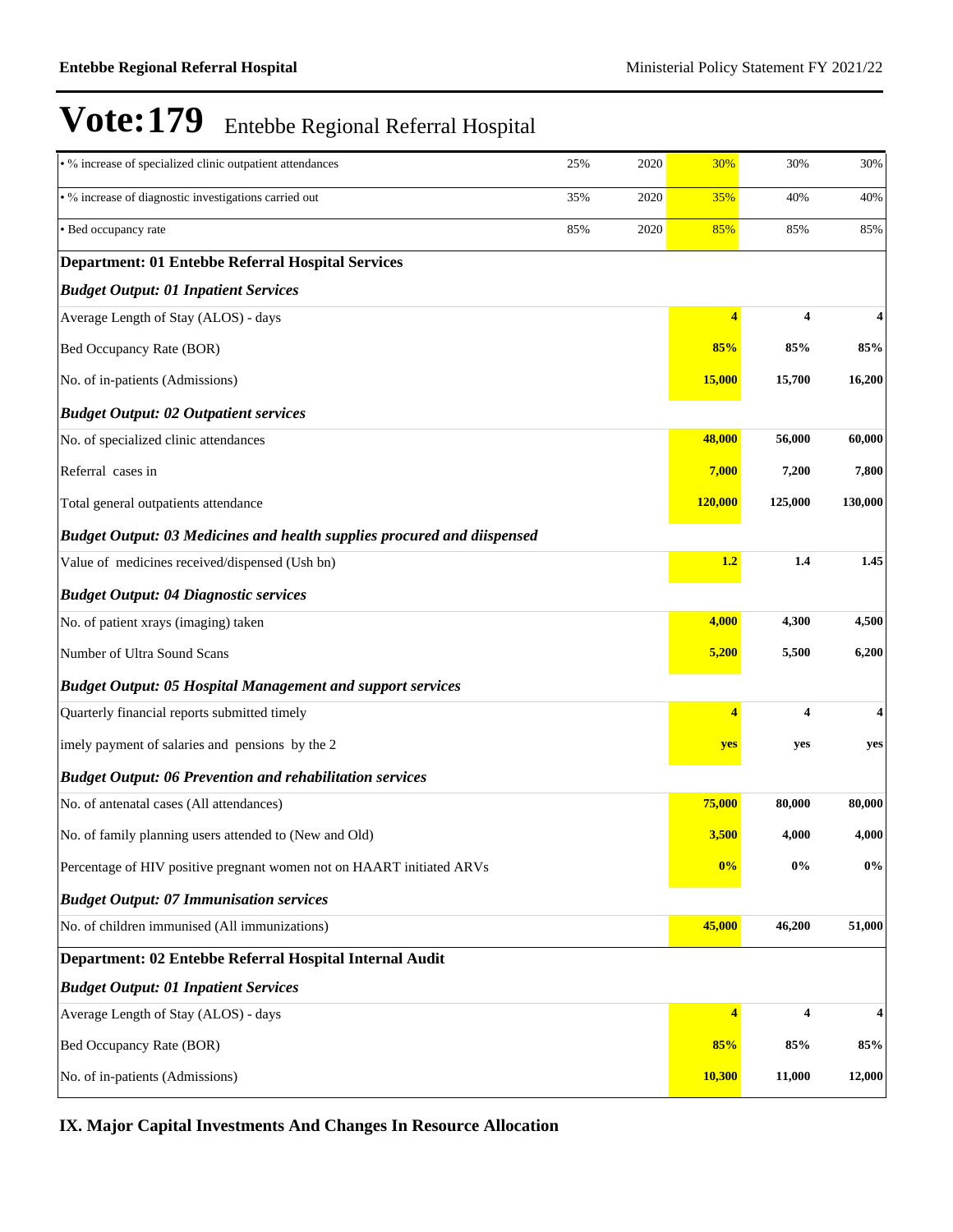### **Table 9.1: Major Capital Investment (Capital Purchases outputs over 0.5Billion)**

| FY 2020/21                                                                       |                                                                                                                    | FY 2021/22                                                      |  |  |  |  |  |  |
|----------------------------------------------------------------------------------|--------------------------------------------------------------------------------------------------------------------|-----------------------------------------------------------------|--|--|--|--|--|--|
| <b>Appr. Budget and Planned Outputs</b>                                          | <b>Expenditures and Achievements by</b><br>end Dec                                                                 | <b>Proposed Budget and Planned</b><br><b>Outputs</b>            |  |  |  |  |  |  |
| Vote 179 Entebbe Regional Referral Hospital                                      |                                                                                                                    |                                                                 |  |  |  |  |  |  |
| Sub-SubProgramme: 08 56 Regional Referral Hospitals Services                     |                                                                                                                    |                                                                 |  |  |  |  |  |  |
| Development Project : 1588 Retooling of Entebbe Regional Referral Hospital       |                                                                                                                    |                                                                 |  |  |  |  |  |  |
| Budget Output: 08 56 75 Purchase of Motor Vehicles and Other Transport Equipment |                                                                                                                    |                                                                 |  |  |  |  |  |  |
| Purchase of Motor Vehicles and other transport Equipment                         | Preparations and seeking clearance to purchase<br>vehicle from public service and on going<br>procurement process. | <b>Procurement of a staff van and a double cabin</b><br>vehicle |  |  |  |  |  |  |
| <b>Total Output Cost(Ushs Thousand)</b><br>300,000                               | 0                                                                                                                  | 560,000                                                         |  |  |  |  |  |  |
| Gou Dev't:<br>300,000                                                            | $\Omega$                                                                                                           | 560,000                                                         |  |  |  |  |  |  |
| Ext Fin:                                                                         | $\Omega$<br>$\Omega$                                                                                               |                                                                 |  |  |  |  |  |  |
| A.I.A.                                                                           | $\theta$<br>$\Omega$                                                                                               |                                                                 |  |  |  |  |  |  |

## **X. Vote Challenges and Plans To Improve Performance**

### **Vote Challenges**

1. Inadequate wage bill for established staff structure for regional referral hospital

2. Inadequate budget for medicines and equipment (medical and Non-medical) required to operationalize a regional hospital (Current shortfall of 1,000,000,000 Ugx)

3. Lack of Capital Development Budget for essential infrastructures including Inpatient wards, central sterilization unit, staff houses among others.

4. Lack of adequate transport for administrative and referral systems (Ambulances, other vehicles)

5. Inadequate budget (Wage & Non-wage) to operational the Executive suit and National Isolation Unit responsible for managing highly infectious conditions(Ebola, SAS, Influenza H1N1, et

6.The covid 19 pandemic outbreak, this immediately affected all other services. The hospital was made to be a center of covid 19 treatment Staff attitude changed that many of them feared to treat the un known pandemic by that time, there were cost overruns

## **Plans to improve Vote Performance**

1. Enhance outreach services as a strategy for supporting lower health facilities to minimize unnecessary referrals and also improve gender and equity access of health services to everyone despite social economic status.

2. Strengthen preventive and promotive health services geared towards reduced occurrences of preventive diseases and hence inclusive and equal access of health services to everyone despite age, gender and social economic status.

3. Enhancing staff motivation as a strategy for maximising staff performance

4. Strengthen managerial systems to ensure efficient use of hospital resources to ensure equity distribution of resources for common good and benefit of every individual in the society despite location of the person hence inclusive and equity access.

## **XI Off Budget Support**

### **Table 11.1 Off-Budget Support by Department and Project**

### N/A

**XII. Vote Cross Cutting Policy And Other Budgetary Issues**

**Table 12.1: Cross- Cutting Policy Issues**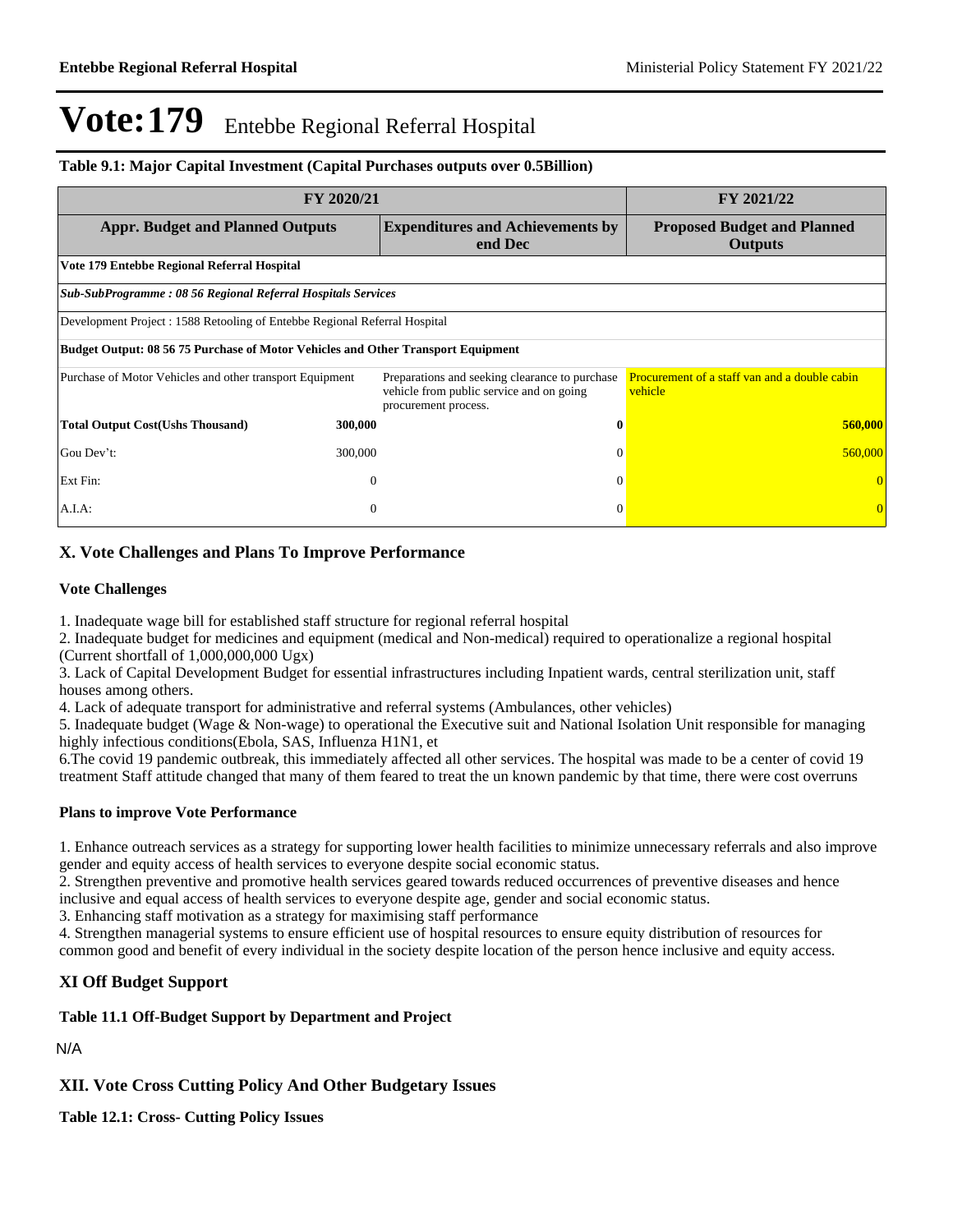| <b>Issue Type:</b>                  | <b>HIV/AIDS</b>                                                                                                                                                                                                                                                  |
|-------------------------------------|------------------------------------------------------------------------------------------------------------------------------------------------------------------------------------------------------------------------------------------------------------------|
| Objective:                          | To have inclusive and equal access of HIV health Care services despite gender, age and social<br>economic status                                                                                                                                                 |
| <b>Issue of Concern:</b>            | Increased HIV incidence in the community especially among the most at risk populations<br>(Commercial Sex workers (Landing sites , Working class, adolescents, children, youth and women.)<br>and Low adherence to HAART                                         |
| <b>Planned Interventions:</b>       | HIV health education behavior change &protection HIV/TB counseling/testing/co-infection<br>screening; Treat STDs & STIs; Conducting Safe male circumcision; Provide PeP to exposed<br>persons; Moon light clinics, out reaches for MARPs and Condom distribution |
| <b>Budget Allocation (Billion):</b> | 0.050                                                                                                                                                                                                                                                            |
| <b>Performance Indicators:</b>      | Total elimination of HIV by concern to have 90% of the total population tested for HIV, 90% of<br>the positives put into care and 90% Viral suppression.                                                                                                         |
| <b>Issue Type:</b>                  | <b>Enviroment</b>                                                                                                                                                                                                                                                |
| Objective:                          | To have a clean and safe Hospital working Environment that is accessible by everyone despite<br>gender, age and social economic status.                                                                                                                          |
| <b>Issue of Concern:</b>            | Facility bases infections and safe working environment, including concern of staff contracting<br>Nosocomial infections.                                                                                                                                         |
| <b>Planned Interventions:</b>       | Provision of safe and clean water for everyone inclusive of gender, age and social economic status,<br>Provision of power in the hospital, 5S enforcement, occupational health and safety                                                                        |
| <b>Budget Allocation (Billion):</b> | 0.030                                                                                                                                                                                                                                                            |
| <b>Performance Indicators:</b>      | 12 Support Supervision to wards, monthly monitoring meetings, Regular cleaning of compounds<br>and Timely payment of Utilities                                                                                                                                   |

## **XIII. Personnel Information**

## **Table 13.1 Staff Establishment Analysis**

| <b>Title</b>                                         | <b>Salary Scale</b> | <b>Number Of Approved Positions</b> | <b>Number Of Filled Positions</b> |
|------------------------------------------------------|---------------------|-------------------------------------|-----------------------------------|
| <b>MEDICAL OFFICERS</b>                              | $U4$ (Med-1)        | 15                                  | 4                                 |
| <b>SENIOR PSYCHIATRIC</b><br><b>CLINICAL OFFICER</b> | $U4(Med-2)$         |                                     | $\mathbf{0}$                      |
| Senior RADIOGRAPHER                                  | $U4(Med-2)$         |                                     | $\theta$                          |
| <b>SENIOR THEATRE ASST</b>                           | $U4(Med-2)$         |                                     | $\theta$                          |
| NURSING OFFICER (MID<br>WIFERY)                      | U5(SC)              | 20                                  | 8                                 |
| THEATRE ASSISTANT                                    | $U8$ (Med)          |                                     |                                   |
| THEATRE ATTENDANT                                    | U8(Med)             | 4                                   | $\theta$                          |
| <b>ARTISAN MATE</b>                                  | U8L                 | 4                                   | $\overline{0}$                    |

## **Table 13.2 Staff Recruitment Plan**

| Post Title              | Salalry<br>Scale | No. Of<br>Approved<br><b>Posts</b> | No Of<br>Filled Posts | Vacant<br>Posts | No. of Posts<br>Cleared for<br>Filling<br>FY2021/22 | <b>Gross Salary</b><br>Per Month<br>(UGX) | <b>Total Annual</b><br>Salary<br>(UGX) |
|-------------------------|------------------|------------------------------------|-----------------------|-----------------|-----------------------------------------------------|-------------------------------------------|----------------------------------------|
| ARTISAN MATE            | U8L              |                                    |                       |                 |                                                     | 213.832                                   | 2,565,984                              |
| <b>MEDICAL OFFICERS</b> | $U4$ (Med-1)     | 15                                 |                       |                 |                                                     | 33,000,000                                | 396,000,000                            |